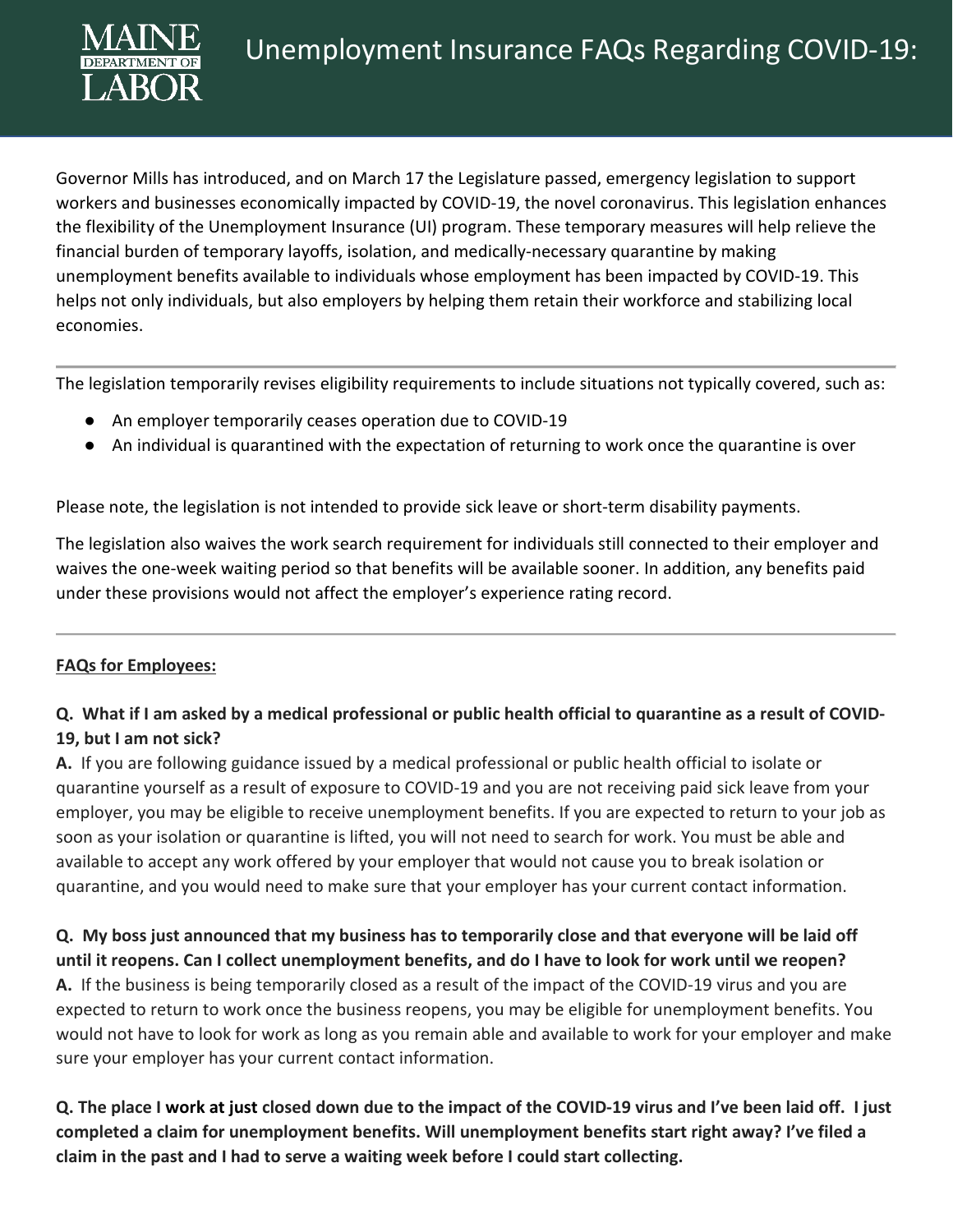**A.** If a business or part of the business is shut down due to the impact of the COVID-19 virus, you will not be required to serve a waiting week before you can start receiving unemployment benefits.

## **Q. My boss is allowing me to take an unpaid temporary leave of absence because I am considered high-risk of the COVID-19 infection if I stay at the office, even though I am not sick now. Would I be able to collect unemployment benefits until I am able to go back to work?**

**A.** You may be eligible for unemployment benefits during a temporary, unpaid leave of absence if you are expected to return to your job at the end of the leave, and provided you remain able and available to work for your employer and make sure that your employer has your current contact information.

#### **Q. What if my employer goes out of business permanently as a result of COVID-19?**

**A.** You may be eligible for and should apply for unemployment benefits.

#### **Q. Am I covered as a self-employed fisherman?**

**A.** Since independent contractors and the self-employed do not contribute to unemployment taxes, they are not eligible for unemployment benefits. The new legislation does not change this.

## **FAQs for Employers:**

## **Q. Will my experience rating record be affected if any of my employees receive unemployment benefits because of COVID-19?**

**A.** If an individual receives unemployment benefits due solely to COVID-19, benefits paid to the worker would not be charged against the experience rating record of the employer.

**Q. If I have to temporarily close part or all of my business operations due to the COVID-19 virus and lay off my employees, will they have to look for other work while they are collecting unemployment benefits? A.** No. As long as you plan to return them to their jobs when you resume operations, and provided they remain able and available to work for you and provide you with current contact information by which to reach them, they will not have to seek other work.

# **Q. Can an employer who needs to temporarily lay off employees because of COVID -19 continue to pay health insurance premiums for the employee during the layoff period or will that negatively impact the employees' unemployment benefits?**

**A.** Continuing to provide health insurance will not impact your employee's ability to receive unemployment benefits.

## **Q. What is Work Share?**

**A.** WorkShare is an unemployment option that helps businesses retain their workforce during a temporary slowdown in work. The program allows employers to voluntarily reduce the hours of staff in lieu of layoffs. Employees of the business are allowed to collect a partial unemployment benefit to help them offset the loss of income. See<https://www.maine.gov/unemployment/workshare/> for more information.

## **Bureau of Unemployment Compensation Contact:**

If a worker is unsure if they would be eligible for unemployment insurance, the Maine Department of Labor recommends that workers apply.